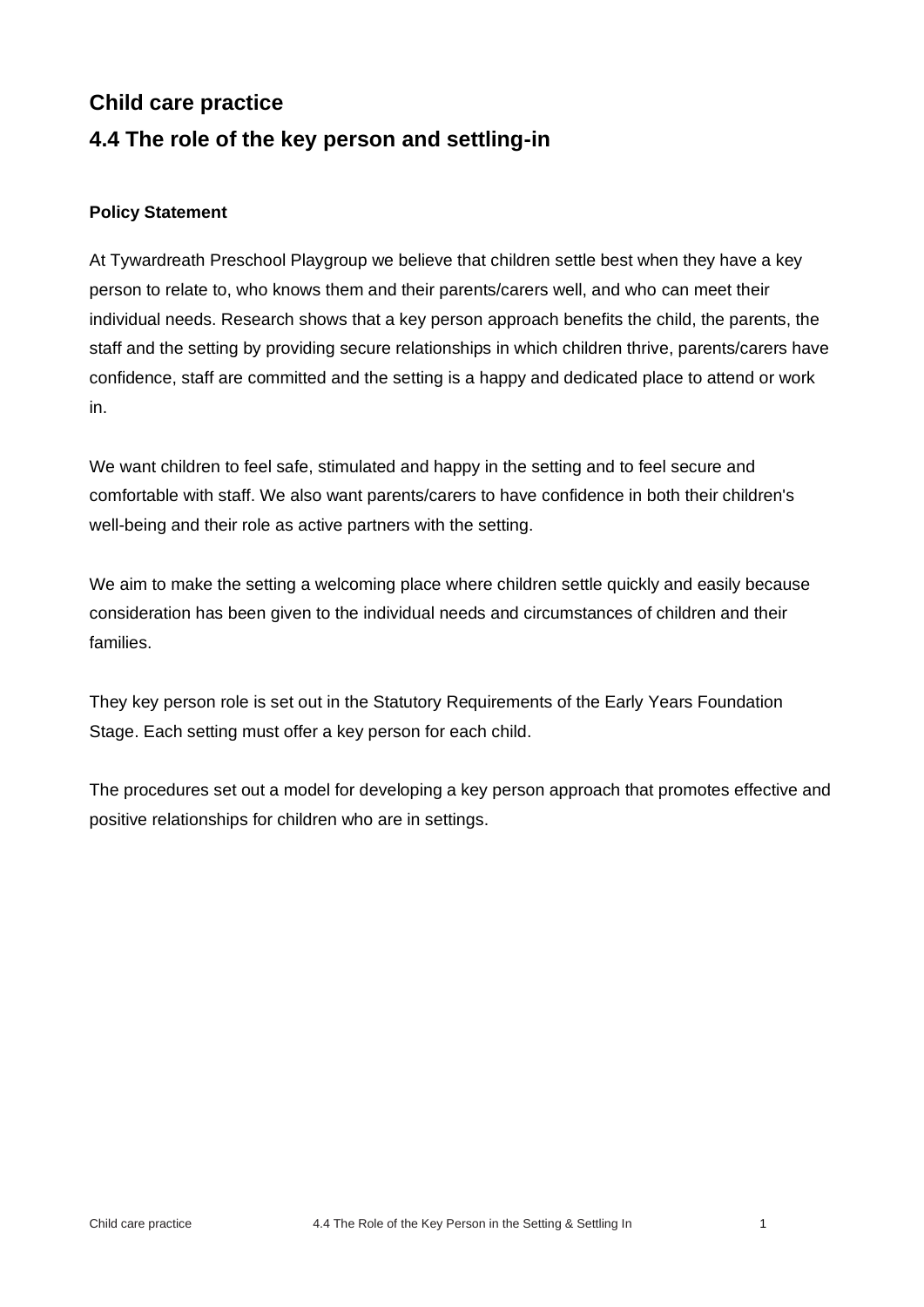## **Procedures**

We allocate a key person before the child starts, but are also flexible if a child leans towards another member of the team.

The child and family will also have a secondary key person.

A list of all children's primary and secondary key person is displayed in the main room.

The key person is responsible for the induction of the family and for settling the child into our setting.

The key person offers unconditional regard for the child and is non-judgemental.

The key person works with the parents/carers to plan and deliver a personalised plan for the child's well-being, care and leaning.

The key person acts as the key contact for the parents/carers and has links with other carers involved with the child, such as a childminder, and co-ordinates the sharing of appropriate information about the child's development with those carers.

A key person is responsible for developmental records and for sharing information on a regular basis with the child's parents/carers to keep those records up-to-date, reflecting the full picture of the child in our setting and at home.

The key person encourages positive relationships between children in her/his key group, spending time with them as a group each day.

We provide a back-up key person so the child and the parents/carers have a key contact in the absence of the child's key person.

We promote the role of the key person as the child's primary carer in our setting, and as the basis for establishing relationships with other staff and children.

## *Settling-in*

Before a child starts to attend the setting, we use a variety of ways to provide his/her parents/carers with information. These include written information (including our prospectus and policies), displays about activities available within the setting, information days and evenings and individual meetings with parents.

During the half-term before a child is enrolled, we provide opportunities for the child and his/her parents/carers to visit the setting.

We allocate a key person to each child and his/her family before she/he starts to attend; the key person welcomes and looks after the child and his/her parents/carers at the child's first session and during the settling-in process.

We use pre-start visits and the first session at which a child attends to explain and complete with his/her parents/carers the child's registration records.

When a child starts to attend, we explain the process of settling-in with his/her parents/carers and jointly decide on the best way to help the child to settle into the setting.